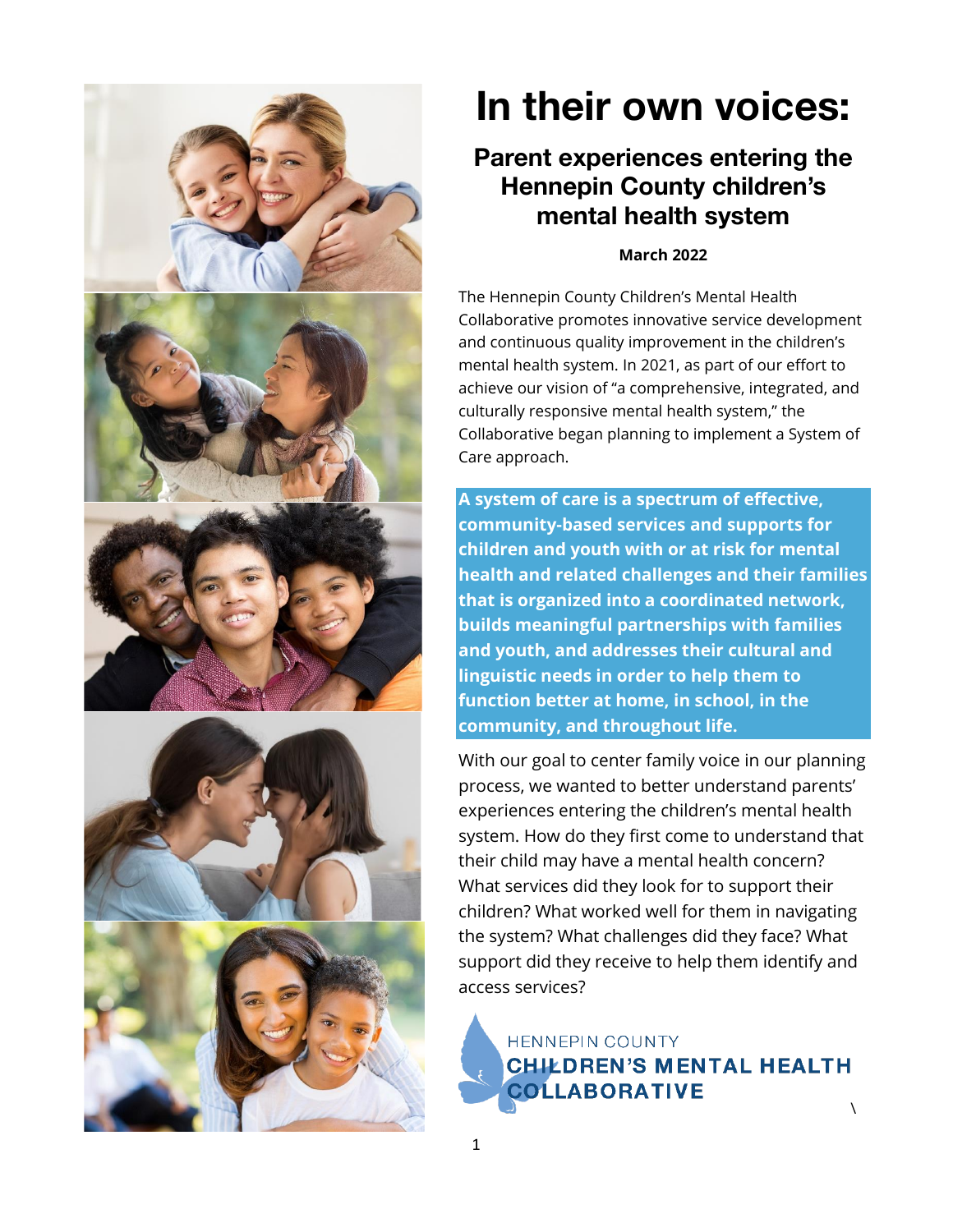# Project overview

Hennepin County parents of children with mental health issues were invited to participate in interviews. Recruitment flyers were translated into Spanish, Karen, and Somali. Outreach took place over several months, with invitations to participate posted through a variety of newsletters, mailing lists, and social media sites: Interviews were conducted by a team of trained interviewers, most of whom were parents of children in the mental health system. Interviews were conducted by phone or online. Interviews took approximately 45 minutes to complete, after which parents received a \$25 gift card to Target or Walmart.

Parents involved with the Hennepin County Parent Catalyst Leadership Group (PCLG) helped develop a list of common services that parents may navigate when they identify that their child has a mental health need. Parents were asked about their experiences with these services as part of their interviews.

#### Who was interviewed?

A total of **49** parents completed interviews. Most parents lived in Hennepin County, including Minneapolis and many suburbs**.**

|                                     | <b>County</b><br>population | <b>Interviewed</b><br>parents | <b>Their</b><br>children |
|-------------------------------------|-----------------------------|-------------------------------|--------------------------|
| <b>Black or African</b><br>American | 14%                         | 8%                            | 11%                      |
| American Indian/<br>Alaskan Native  | 1%                          | 8%                            | 9%                       |
| Asian                               | 7%                          | 2%                            | 9%                       |
| Hispanic/Latinx                     | 7%                          | 2%                            | 6%                       |
| Non-Hispanic<br>White               | 68%                         | 79%                           | 66%                      |
| Male                                | 50%                         | 4%                            | 50%                      |
| Female                              | 50%                         | 96%                           | 42%                      |
| Other                               |                             |                               | 8%                       |

#### **Participant demographics**

## How did parents first identify their child's mental health concern?

There is no one way to enter the children's mental health system. The interviewed families represent a wide array of experiences. Children first exhibited issues at a variety of ages, from early childhood to high school. They exhibited a wide range of emotional or behavioral concerns. In some cases, the parent, or the child themselves, was the first to detect that something was wrong. Others were first identified by teachers, child care workers, or doctors.

### Impact of COVID

This project focused on parents' experiences entering the children's mental health system within the last five years, which coincides with the COVID-19 pandemic. It is well established that the pandemic disrupted many community services, including children's mental health. While it was not mentioned in most interviews, some parents highlighted ways in which their experiences were impacted by the pandemic. Most described temporary impacts, with mental health supports pivoting quickly to online services (which improved access for some families, while worsening it for others). Some services – especially community-based services – were more significantly altered.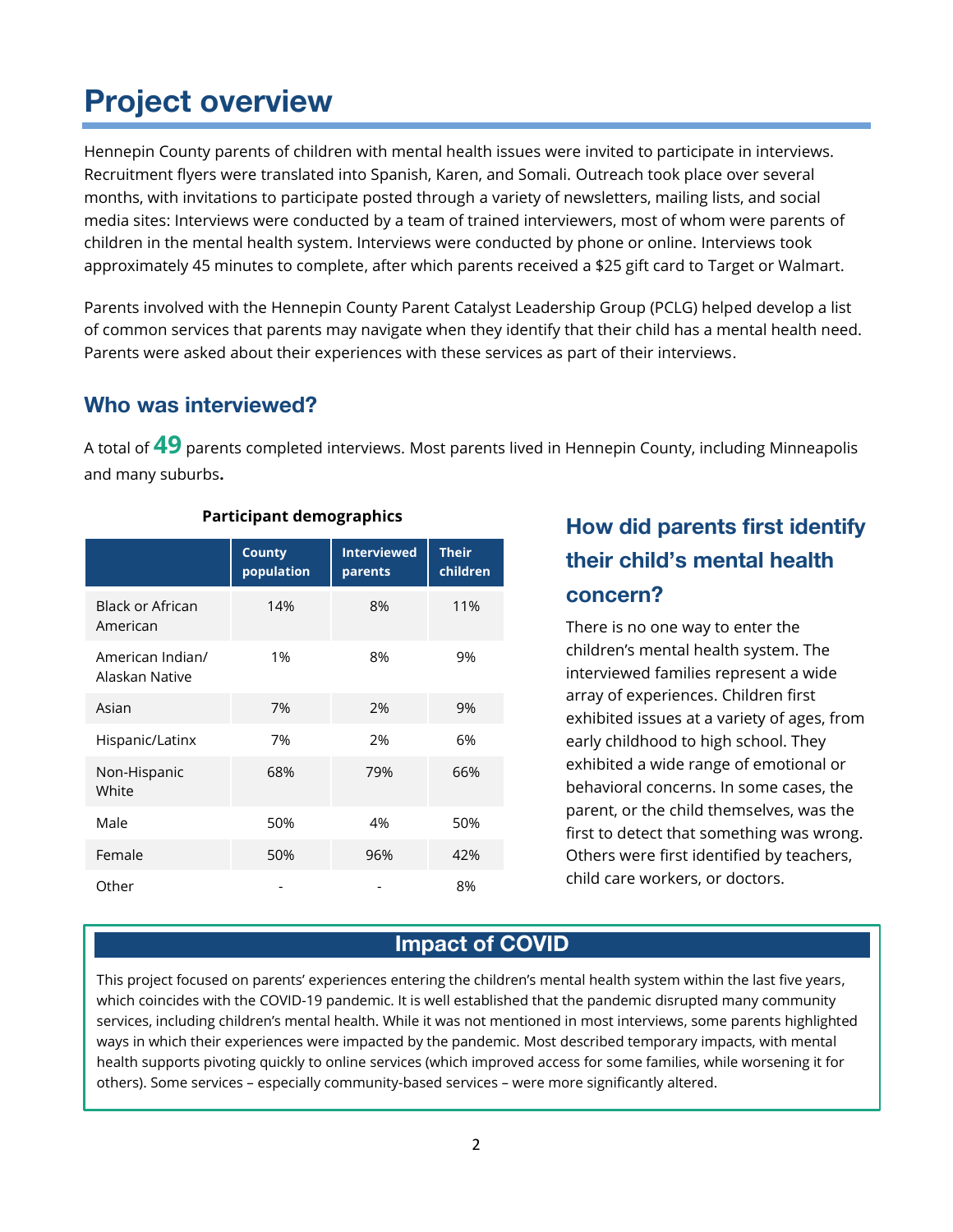#### How do families move through the children's mental health system?

While every family has their own story to tell about their pathway through the children's mental health system, the graphic below illustrates a typical "journey" through children's mental health, as described by the interviewed parents. Overall, these journeys are challenging, as parents attempt to find resources in a complex system, face delays in receiving services, and advocate for their child in the face of systems that feel unsupportive.

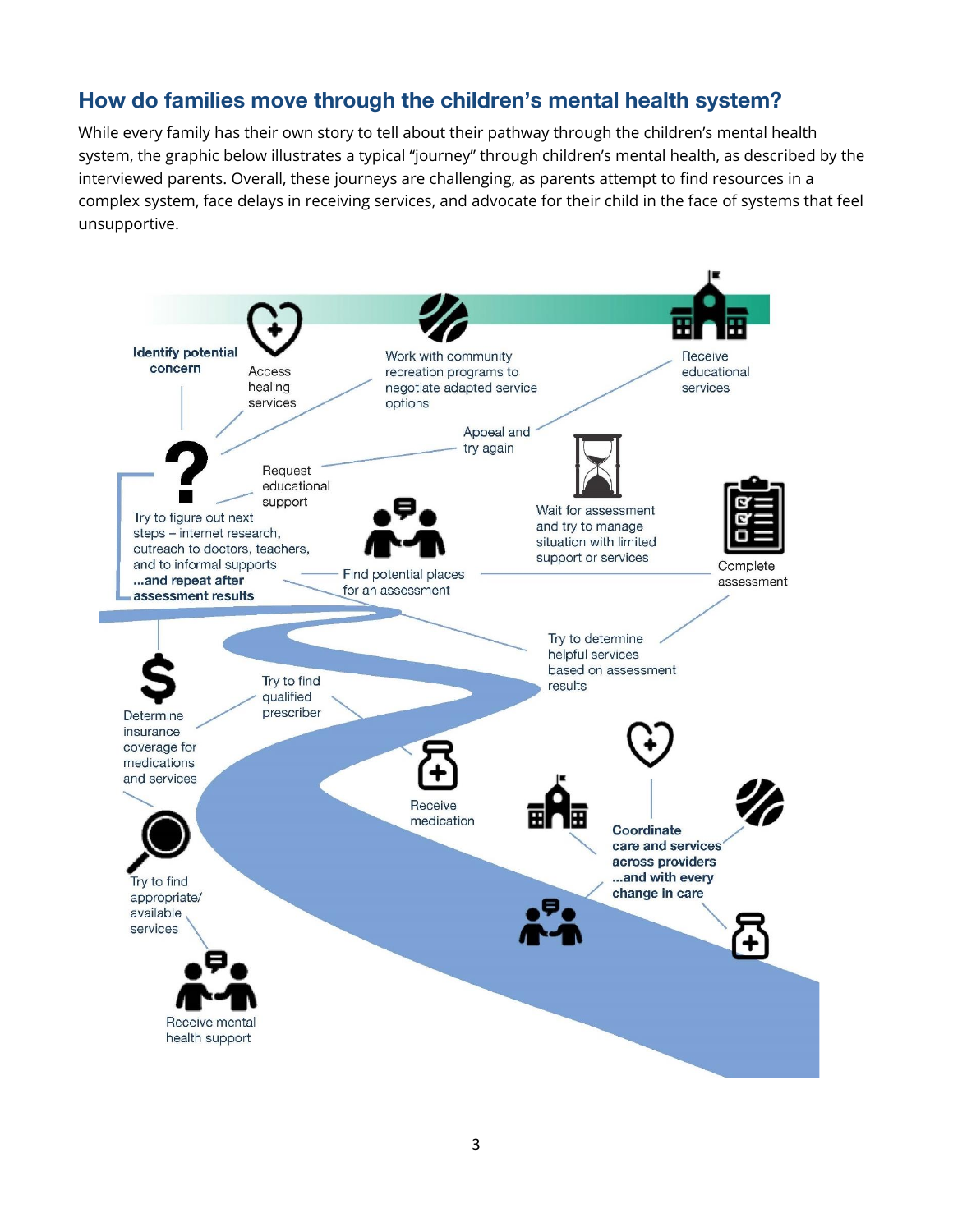#### A note about equity and inclusion

While the parents interviewed represent diverse backgrounds, we did not fully reach our goal of inclusive participation. For example, no parent requested an interview in a language other than English, though the invitation to do so was advertised in the recruitment flyers (which had also been translated). As a result, we know that our findings do not reflect the experiences of parents who may have faced linguistic barriers in seeking services.

Parents' narrative descriptions of their experiences did not vary significantly based on their background. However, we know that families can have very different experiences with mental health services and systems based on race, ethnicity, socioeconomic status, LGBTQ status, and other factors.

To better represent the diverse array of family experiences with children's mental health, key findings from the literature on equity in children's mental health are infused throughout the full version of this report and were used to shape the recommendations for next steps. We welcome further dialogue with the community in an ongoing effort to ensure that our system reform reflects the perspectives of all County families.

# Key themes

1

# The children's mental health system is difficult to understand and difficult to access

Almost every parent highlighted a lack of easily accessible information about children's mental health. Parents consistently describe challenges figuring out what services would be helpful, and then finding those services. Due to a lack of centralized information, parents invest significant time into researching mental health services with limited knowledge of what to look for, what questions to ask, or what language to use. Many parents turn to the Internet to learn about children's mental health, while others talk to friends and families. While parents with more resources (time, finances, training) have some advantages in navigating the system, increasing access to information about mental health and available services was a top recommendation for many parents.

*"It's very unclear and you figure it out on your own. You are guessing about what you need. You hope you end up in the right place."*

*"[It was challenging] being told different things by different people and just wanting to know what to do. I had to rely on the Internet. I had to ask a lot of questions and I didn't know what to ask."*

*"My experience finding services was more positive because I don't have a language barrier, I'm not a single parent, I work in the field, and I have time to do thorough research."*

# 2

## Parents struggle with their own stress and anxiety while trying to also support their children

Having a child struggling with mental health can be a stressful experience for parents. Parents sometimes feel overwhelmed by their child's needs or fearful about their child's future. Some parents sacrifice their own selfcare to attend to their family. Sometimes, the stresses of managing their child's mental health contributes to their own mental health needs, or impacts other family members. Parent stress is exacerbated by stigma, with some parents feeling shame and guilt about their child's situation. Stigma also makes it harder for them to share their experiences or to reach out for support from others.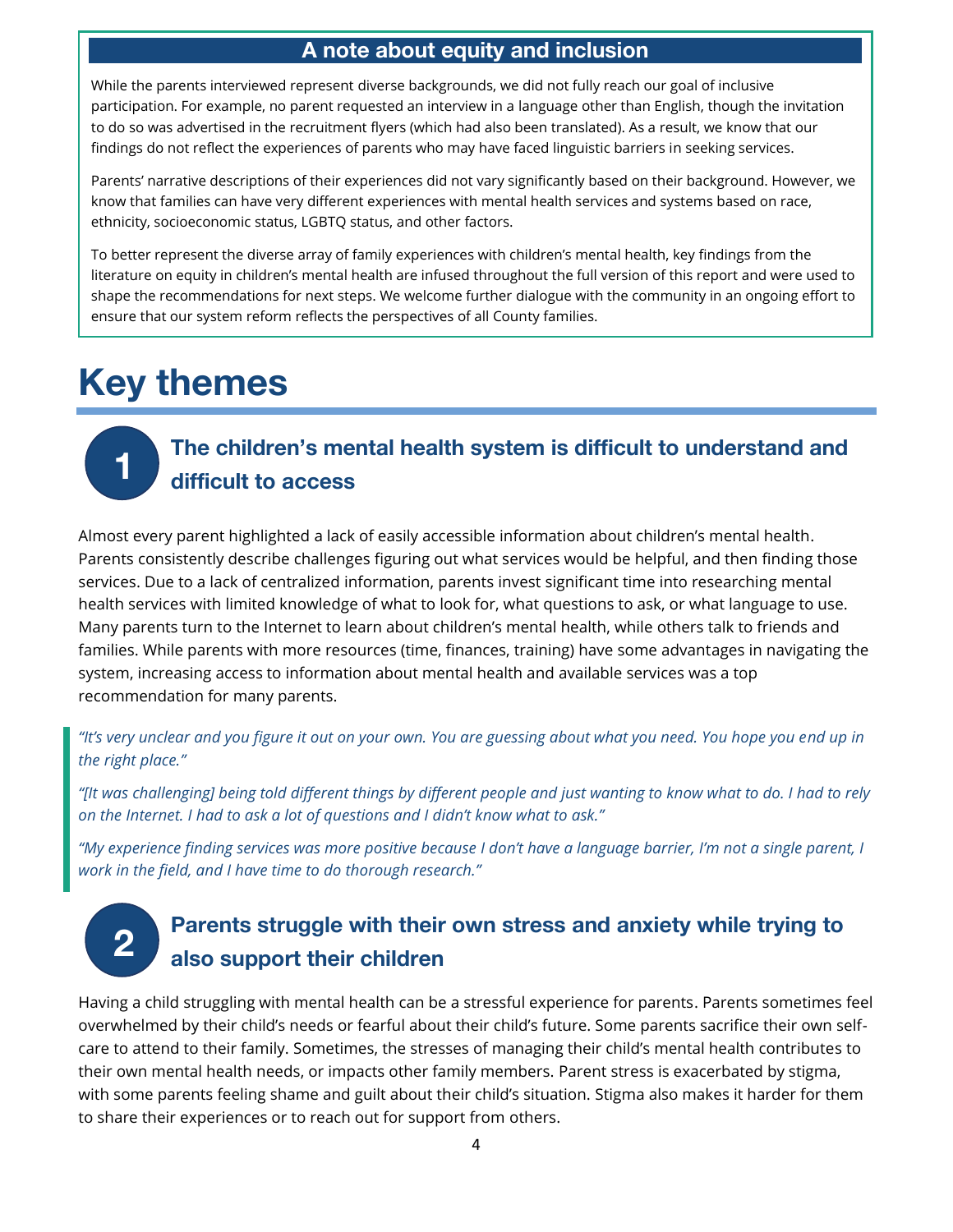*"We need more love and care for parents, because, man, it's hard to be in a family with kids having mental health challenges."*

*"I wish somebody had told me how important it is for me to take care of myself because I almost fell apart." "In all of the paperwork I have done and all of the providers I have seen, I don't feel my own needs are being addressed. I am a single parent with my own mental and emotional health problems and I am struggling."*

*"You feel a lot of guilt and wonder where you went wrong. It was a long time before I realized that this is not something that I caused and not something I could have stopped."*

3

4

## Families have an easier time accessing services when a supportive professional works with them

Support from professionals makes a tremendous difference to families seeking mental health services. Some parents connect with someone whose primary role is to provide support, such as case managers or service navigators working for insurance companies or health care systems. Others find someone willing to help, such as a doctor or teacher. Most families do not have access to this kind of support. However, many recommend navigation support as the most important way that the system of care could be strengthened.

*"The social worker through the pediatrician's office helped us figure out what to do. They took a lot of time with us – answered questions, explored options."*

*"Our county case manager changed everything. I finally found somebody to advocate for us, who let us know what was reasonable and what kinds of things to ask for. We would not have gotten the services without the assistance."*

*"I wanted someone who was educated and understood our situation. Someone who could help me navigate the system. Someone who would not just give me resources, but would hold my hand and help me figure things out."*

## Peer support is instrumental in supporting parents and helping them connect with services

Connections with other peers are important in validating and supporting parents, and identifying potential services for children. While many parents first turn to their own friends and families, it often becomes important for them to connect with other parents of children with mental health concerns. Parents may connect with each other one-on-one, join parent support groups, or follow relevant Facebook pages. Access to peer support is another strong recommendation for improving parents' experience.

*"If you mention your child has a condition and you're trying to get services, it's other parents who will talk and help. It's not institutional support at all, it's other parents."*

*"I reached out to other parents online. I have a few colleagues with autistic children – while mine is not autistic, these were parents who "got me." They understood – parents of children who were not struggling did not get it."*

*"I needed a village. My circle isn't big enough to include people who went through this. I needed elders who had been through it before."*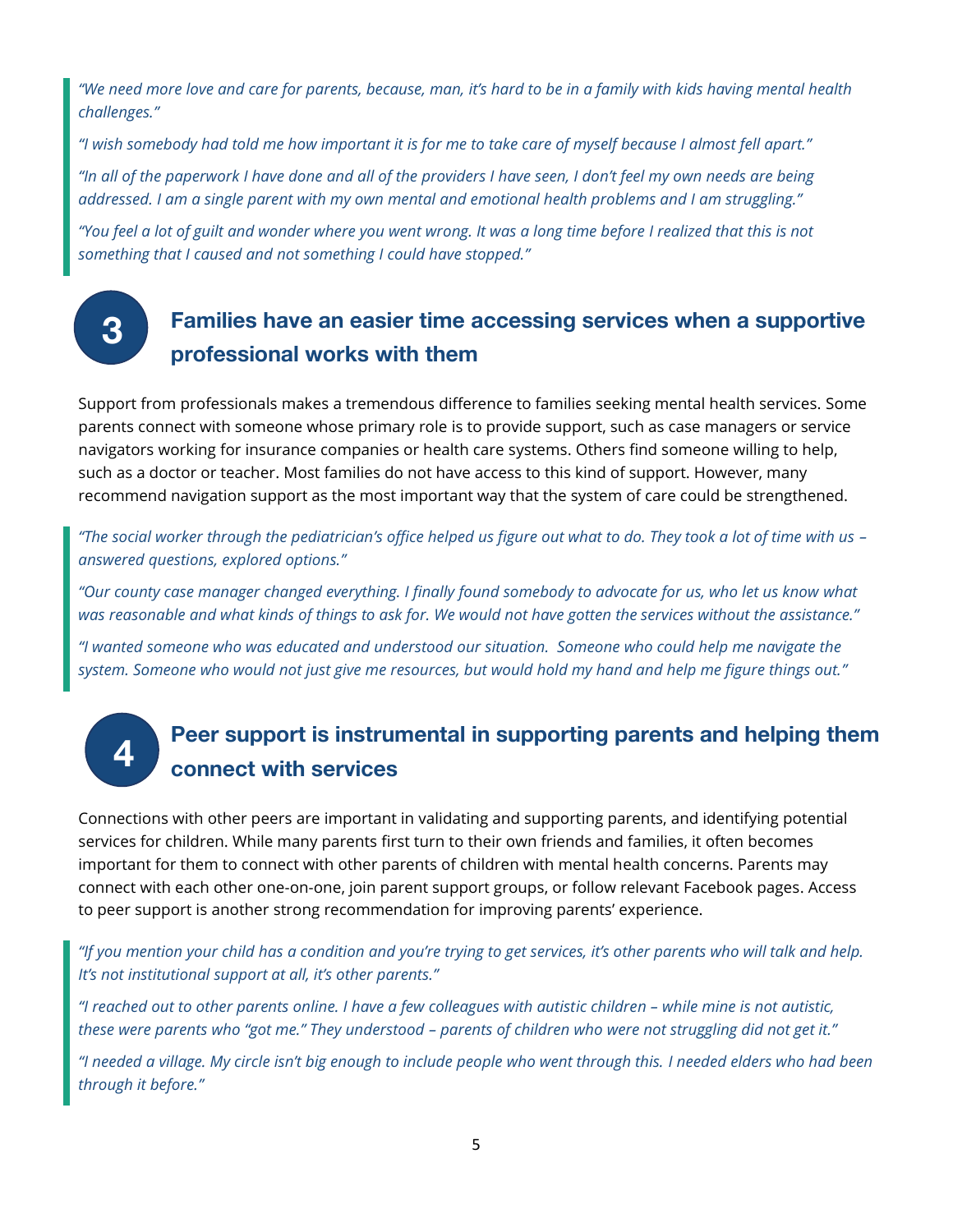#### Once a child's needs are identified, it is often difficult to obtain services 5

Once parents identify services for their children, many find that they are unable to access them. Shortages are described across the continuum of care, with parents unable to access outpatient therapy, psychiatric support, day treatment programs, residential care, and hospitalization. Waiting lists are especially long for diagnostic assessments, which delays access into other services as well. It is also hard for parents to find specialized services for children with complex or unique needs, such as cognitive impairments, histories of aggression, or health challenges.

*"[Program] had a 9-12 month wait list that turned into 2 years. Early intervention is so important and families are missing the window to get the help their child needs."*

*"Once the clinics heard that [my daughter] was minimally verbal, we were told that we couldn't be seen."*

*"We're in a mental health crisis. To not be able to get in [for a hospital bed] for months when you have a child who is suicidal…that is too much."*

# Rather than experiencing partnerships with their providers, parents often have to actively advocate and "fight" for their children

When asked for recommendations about how to improve parents' experiences with children mental health, many parents requested that professionals listen to their concerns, validate their perspectives, and use their input to guide service delivery for their children. Rather than having this experience, parents often describe providers dismissing their concerns. Many need to continuously advocate for their children in an effort to receive accurate diagnoses and arrange supportive services. This dynamic is stressful, and parents feel they need to fight more strongly than should have been needed to receive services.

*"It felt like [the provider] wasn't listening to my child or to me. I felt like crying at times."*

*"They did not take us seriously or listen to what we said the problems were."*

6

*"Like everything with mental health, if the parent doesn't push nothing happens. We just kept pushing and asking questions and seeing what else can be done."*

*"We need to stop with 'kids are just like that' and take parents seriously when they say that something is wrong."*

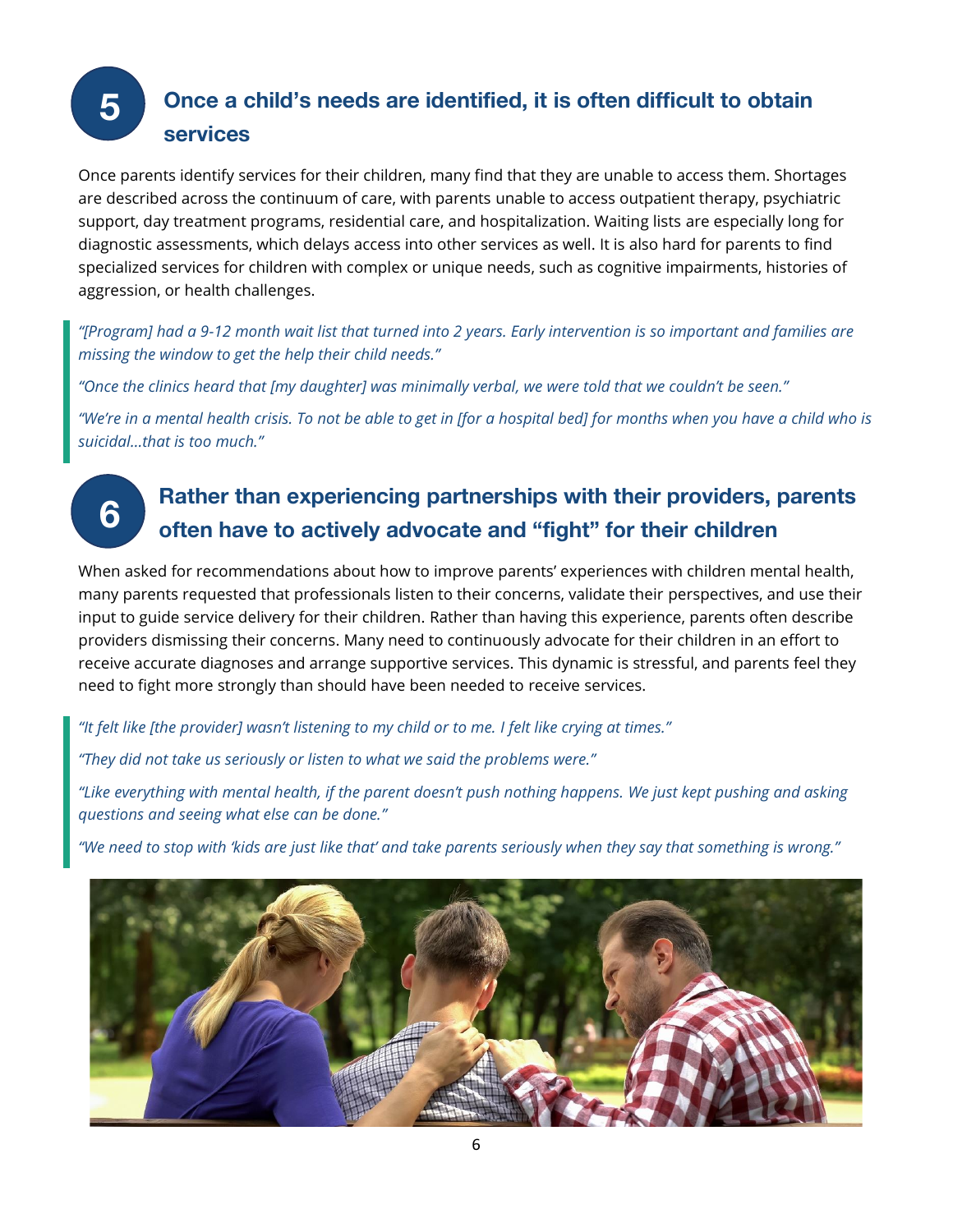# Feedback regarding specific services

|                                                                                                                                                                                                                  | <b>Context</b>                                                                                                                                                                                                                                                                                | <b>Positives</b>                                                                                                                                                                                                                                    | <b>Challenges</b>                                                                                                                                                                                                                                                                                                                                                                                                                                      |
|------------------------------------------------------------------------------------------------------------------------------------------------------------------------------------------------------------------|-----------------------------------------------------------------------------------------------------------------------------------------------------------------------------------------------------------------------------------------------------------------------------------------------|-----------------------------------------------------------------------------------------------------------------------------------------------------------------------------------------------------------------------------------------------------|--------------------------------------------------------------------------------------------------------------------------------------------------------------------------------------------------------------------------------------------------------------------------------------------------------------------------------------------------------------------------------------------------------------------------------------------------------|
| 100%<br>of parents decided to<br>have their child more<br>formally assessed<br>or diagnosed by a<br>professional once<br>they because aware<br>of a potential mental<br>health concern                           | A diagnostic evaluation<br>assesses the child's<br>symptoms and how well<br>they are functioning in<br>home, school, and other<br>settings. An assessment is<br>typically required before<br>other mental health<br>services or medication can<br>be obtained.                                | • Assessments provide<br>useful information to<br>help parents select<br>services and supports for<br>their children.<br>• Parents value assessors<br>who provide clear and<br>understandable<br>information about the<br>diagnosis and next steps. | • There are very long wait lists<br>for assessments.<br>• It is difficult and stressful for<br>some children to complete<br>assessments.<br>• Children sometimes receive<br>incorrect diagnoses.<br>• When results are not clear,<br>parents feel overwhelmed,<br>confused, and hopeless.                                                                                                                                                              |
| 96%<br>of parents<br>looked for <b>mental</b><br>health treatment<br>services that might<br>be a good fit for their<br>child                                                                                     | Before a child can receive<br>mental health services,<br>parents need to find<br>services that align with their<br>needs. Parents often look<br>for therapy, though some<br>seek more intensive<br>services.                                                                                  | • Support from<br>professionals makes it<br>easier for parents to find<br>mental health services.<br>• Peer support can also<br>help parents find mental<br>health services.                                                                        | • Most parents do their own<br>research to find services.<br>• It is time consuming and<br>difficult to find services that<br>are an appropriate fit for<br>their child's needs.<br>• It can be stressful to select a<br>program, and parents worry<br>about making the wrong<br>choice.                                                                                                                                                               |
| $\frac{1}{2}$ 90%<br>of parents requested<br>educational<br>supports for their<br>child, such as<br>pursuing an<br>Individualized<br><b>Education Plan (IEP)</b><br>or 504 plan through<br>their school district | For some youth, mental<br>health concerns impact<br>their ability to learn or<br>succeed at school. Some<br>students with mental health<br>issues may qualify for<br>educational supports or<br>accommodations through<br>an Individualized Education<br>Plan (IEP) or a Section 504<br>plan. | • For some parents, school<br>supports are easily<br>obtained and helpful.                                                                                                                                                                          | • It is difficult to understand<br>and navigate the process of<br>obtaining school supports.<br>• Parents frequently need a<br>well-trained advocate to help<br>them obtain supports.<br>• Parents frequently perceive<br>the schools as oppositional.<br>• Approved accommodations<br>are not always provided, and<br>effective supports are<br>sometimes discontinued.<br>• Some parents transfer<br>schools to receive more<br>educational support. |
| 84%<br>of parents<br>tried to <b>access</b><br>mental health<br>services or supports<br>that might be a good<br>fit for their child                                                                              | Once parents find potential<br>services, they might choose<br>not to pursue treatment at<br>that time. Parents may be<br>undecided about whether<br>to move ahead, look for<br>other options, or wait and<br>see how things change for<br>their child.                                        |                                                                                                                                                                                                                                                     | • Families often face long waits<br>for services.<br>• Services may not be in<br>accessible locations or at<br>convenient times.<br>• Services that look good on<br>paper do not always end up<br>being a "good fit."                                                                                                                                                                                                                                  |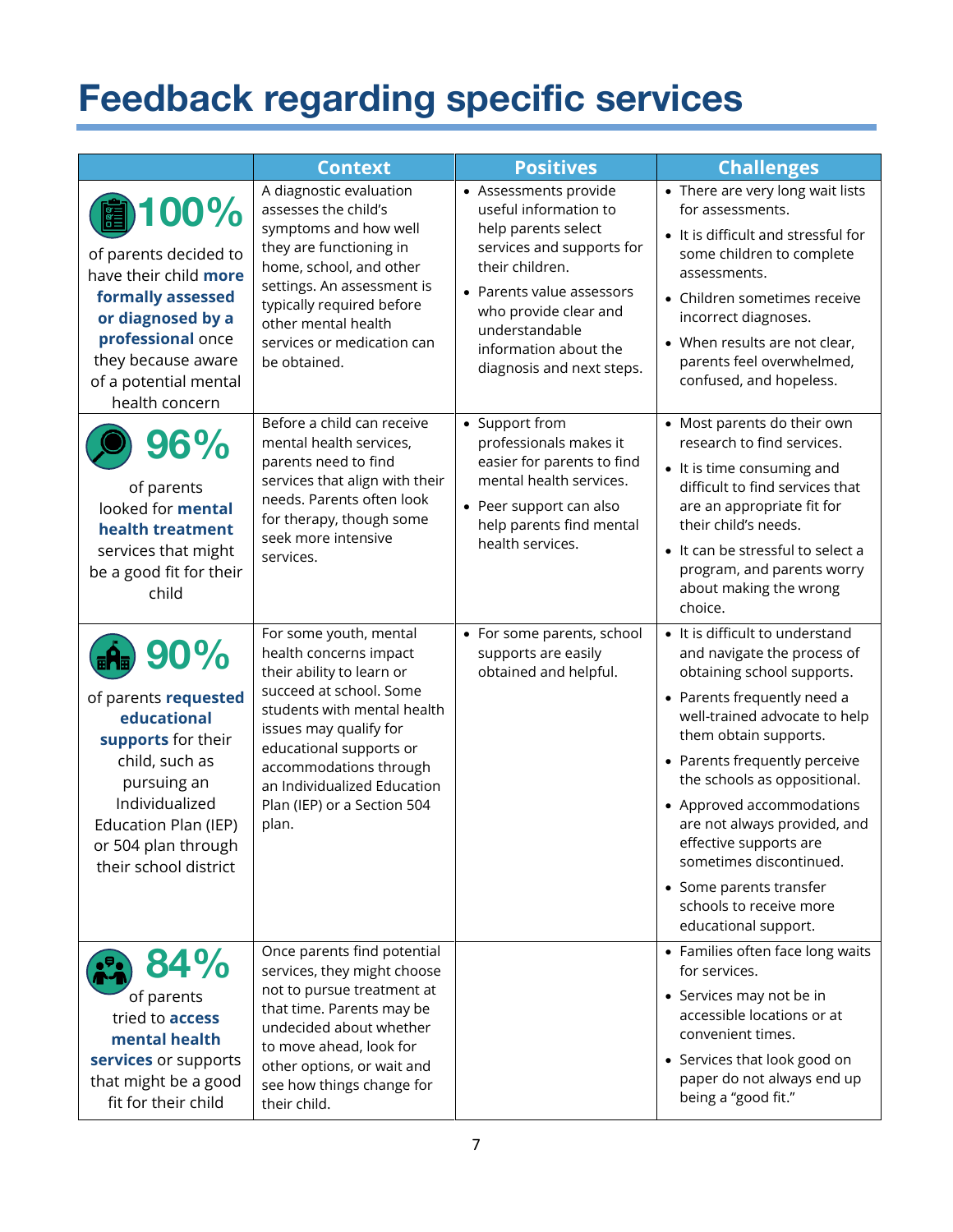|                                                                                                                                                                                                    | <b>Context</b>                                                                                                                                                                                                                                                                                                                                                                                  | <b>Positives</b>                                                                                                                                                                                                                | <b>Challenges</b>                                                                                                                                                                                                                                                                                                                                   |
|----------------------------------------------------------------------------------------------------------------------------------------------------------------------------------------------------|-------------------------------------------------------------------------------------------------------------------------------------------------------------------------------------------------------------------------------------------------------------------------------------------------------------------------------------------------------------------------------------------------|---------------------------------------------------------------------------------------------------------------------------------------------------------------------------------------------------------------------------------|-----------------------------------------------------------------------------------------------------------------------------------------------------------------------------------------------------------------------------------------------------------------------------------------------------------------------------------------------------|
| 76%<br>of parents sought<br>other supports for<br>their child, such as<br>community<br>recreational<br>activities, sports<br>programs, art<br>programs,<br>mentoring, etc.                         | Families often turn to<br>community programs to<br>help children release<br>energy, express emotions,<br>receive guidance, or gain<br>socialization. Sports were<br>most popular among the<br>parents interviewed,<br>followed by mentoring.<br>Some parents looked for<br>faith- or culturally-based<br>activities, art classes, or<br>other programs.                                         | • Community programs<br>have important benefits<br>for children/youth.<br>• Other parents are<br>especially important in<br>recommending<br>community programs.                                                                 | • It can be difficult to find<br>services adapted for children<br>with special needs.<br>• A variety of logistical barriers<br>limit participation.<br>• Children may not feel<br>comfortable or accepted<br>participating in programs.<br>• Community-based programs<br>were frequently disrupted by<br>the COVID-19 pandemic.                     |
| 67%<br>of parents attempted<br>to obtain<br>medication to treat<br>their child's condition                                                                                                         | Medication can be an<br>important component of<br>the treatment plan for<br>mental health issues. Some<br>parents work with a<br>pediatrician or another<br>primary health care<br>provider to receive<br>medication, while others<br>receive specialized support<br>from a psychiatrist or<br>clinical nurse specialist.                                                                       | • Health care professionals<br>facilitate access to<br>specialized providers for<br>medication when needed.<br>• Many parents feel that<br>medication has been<br>beneficial.                                                   | • Medications may not be<br>effective or bring significant<br>side effects.                                                                                                                                                                                                                                                                         |
| 51%<br>of parents needed to<br>work with their<br>insurance company<br>to determine their<br>child's eligibility for<br>services or supports<br>or to negotiate<br>coverage for needed<br>services | Insurance plays an<br>important role in covering<br>the costs of services.<br>Interviewed parents had a<br>variety of insurance plans,<br>including private plans and<br>public plans, such as<br>Medical Assistance (MA) or<br>coverage under the Tax<br><b>Equity and Fiscal</b><br>Responsibility Act of 1982<br>(TEFRA). Some parents had<br>both private and public<br>insurance coverage. | • Sometimes, insurance<br>easily covers desired<br>services.<br>• It is helpful to have<br>support navigating<br>insurance coverage.                                                                                            | • Insurance coverage often<br>limits the types or amounts<br>of services that children<br>receive.<br>• Some parents pay high<br>amounts to cover co-pays,<br>deductibles, and services<br>that were not covered.<br>• Coverage varies between<br>public and private plans, with<br>some parents moving onto<br>public plans to increase<br>access. |
| 41%<br>of parents<br>sought services<br>from other healers<br>(such as herbalists,<br>faith leaders,<br>nutritionists or<br>traditional healers).                                                  | In addition to, or instead of,<br>Western mental health<br>services, families may seek<br>other health-care services,<br>such as nutritionists. Others<br>look to alternative healers,<br>such as herbalists or<br>acupuncturists. Faith-based<br>practices, or culturally-<br>grounded healing practices<br>can be part of the service<br>array for children.                                  | • Some families value the<br>opportunity to receive<br>faith-based or culturally-<br>grounded services.<br>• Other healing services<br>may be easier to access<br>and more comfortable<br>than other mental health<br>supports. | • Some alternative health care<br>options are expensive and<br>unlikely to be covered by<br>insurance.<br>• Some families experience<br>stigma when receiving<br>services in faith-based<br>settings.                                                                                                                                               |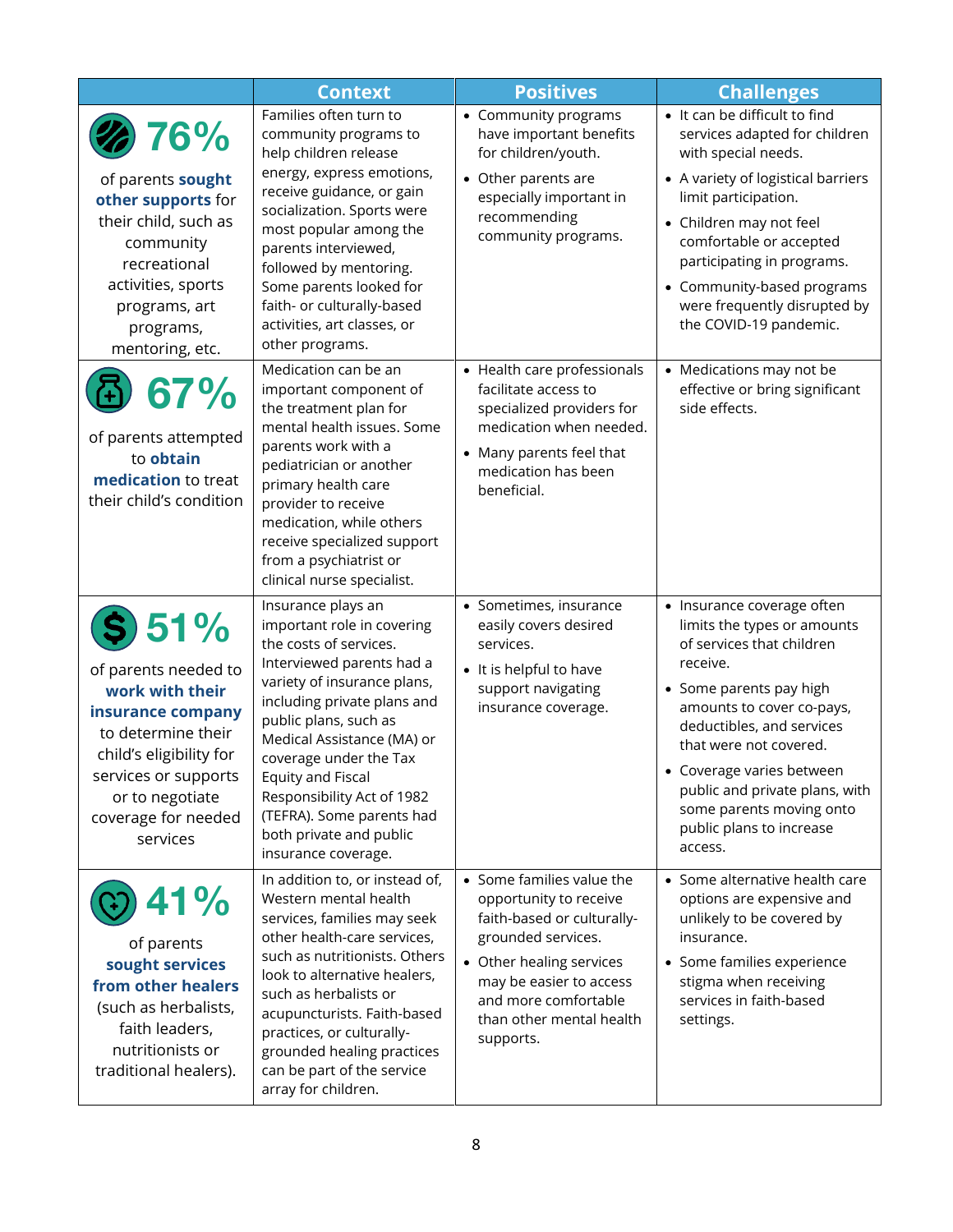# Summary of recommendations

#### Mental health service providers

- **Adopt family-driven care principles:** Assess alignment of agency practices with principles of familydriven care and develop plans to improve alignment; adopt "whole family" practices to proactively support parents; use parent feedback to improve services; and develop warm and child-friendly spaces for services (especially for diagnostic assessments).
- **Increase convenience of services:** Offer services at convenient times and locations for families, and offer telehealth appointments for families who prefer them.
- **Develop or distribute resources:** Proactively develop and/or disseminate resources to help parents understand the children's mental health system and available services.
- **Provide navigation support:** Expand use of navigation services, working with families to identify and access appropriate school and community supports; provide guidance following assessments regarding appropriate services; and follow-up with parents after assessments to address emerging questions.
- **Promote behavioral health equity:** Monitor agency performance to assess disparities (in assessment results, prescriptions, service outcomes, or parent satisfaction) and develop plans to reduce them; provide training and reflective supervision to ensure that providers identify and address explicit and implicit biases that impact their work; and use culturally-appropriate assessment tools.
- **Develop integrated care partnerships:** Pursue opportunities to integrate mental health services with traditional healing practices, school services, and health care systems.
- **Make it easier for parents to learn about services:** Review websites and assess ease of finding information for families seeking services (such as age ranges served, specialization areas, services provided, and insurance accepted); and provide opportunities to have introductory phone or in-person meetings with providers, to assess "fit" before waiting to enroll in services.
- **Promote peer support:** Provide opportunities for parents to connect with other parents for support and resource-sharing.

## Schools/school districts

- **Make it easier for parents to request educational supports:** Provide clear, culturally-accessible information to parents about eligibility for Individualized Education Plans (IEP) and Section 504 plans, the process of requesting supports, and their rights under Federal guidelines.
- **Partner with parents to support students:** Communicate with parents throughout the application, evaluation, and decision-making process; include parent input when developing or modifying IEPs and Section 504 plans; recommend alternative school-based services when students are found to be ineligible for plans; and train school staff in family-driven care principles.
- **Promote behavioral health equity:** Monitor Section 504 and IEP requests and decisions to identify potential disparities, and develop plans to reduce these disparities.